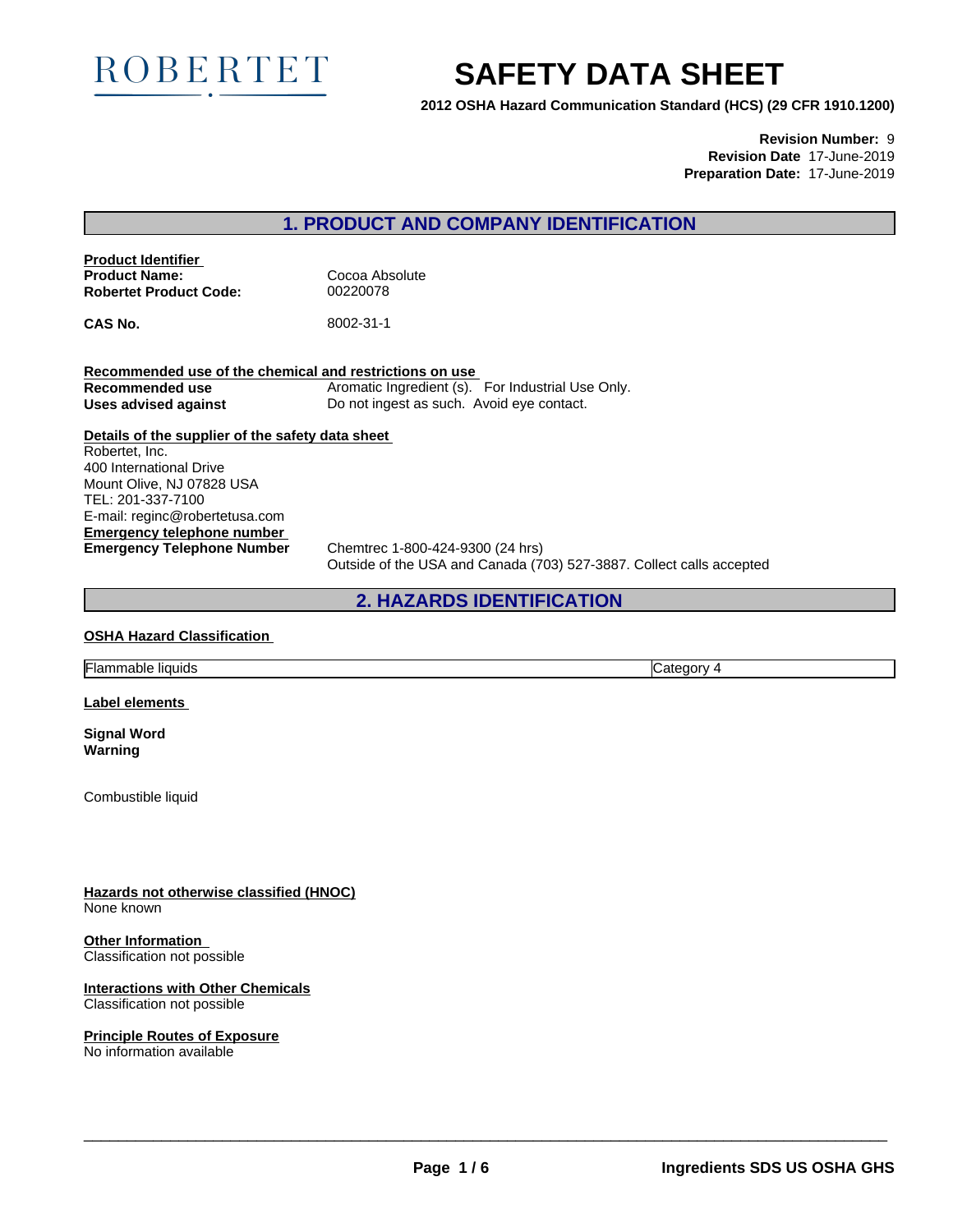# **3. COMPOSITION/INFORMATION ON INGREDIENTS**

| <b>Chemical name</b> | <b>CAS No.</b> | Weight-%       | <b>GHS Classification</b> |
|----------------------|----------------|----------------|---------------------------|
| Ethanol              | 64-17-5        | 0% - 5.0%      | Flam. Lig. 2 (H225)       |
|                      |                |                | Eve Irrit. 2A (H319)      |
| Caffeine             | 58-08-2        | $.0\% - 5.0\%$ | Acute Tox. Oral 4 (H302)  |
|                      |                |                | Aquatic Acute 3 (H402)    |

# **4. FIRST AID MEASURES**

#### **4.1 First Aid Measures**

| <b>Eye Contact</b>                                                         | Rinse thoroughly with plenty of water for at least 15 minutes, lifting lower and upper eyelids.<br>Consult a physician. |  |  |
|----------------------------------------------------------------------------|-------------------------------------------------------------------------------------------------------------------------|--|--|
| <b>Skin Contact</b>                                                        | Wash skin with soap and water.                                                                                          |  |  |
| <b>Inhalation</b>                                                          | Move to fresh air.                                                                                                      |  |  |
| <b>Ingestion</b>                                                           | Clean mouth with water and afterwards drink plenty of water.                                                            |  |  |
| Indication of any immediate medical attention and special treatment needed |                                                                                                                         |  |  |
| <b>Notes to Physician</b>                                                  | Treat symptomatically.                                                                                                  |  |  |

# **5. FIRE-FIGHTING MEASURES**

#### **Suitable Extinguishing Media**

Use:. Dry chemical. Carbon dioxide (CO2). Water spray. alcohol-resistant foam.

#### **Unsuitable Extinguishing Media**

Decomposition by contact with water may generate vapours which can be ignited by heat or open flame.

#### **Specific Hazards Arising from the Chemical**

Keep product and empty container away from heat and sources of ignition. Risk of ignition.

#### **Protective Equipment and Precautions for Firefighters**

As in any fire, wear self-contained breathing apparatus pressure-demand, MSHA/NIOSH (approved or equivalent) and full protective gear.

# **6. ACCIDENTAL RELEASE MEASURES**

#### **Personal precautions, protective equipment and emergency procedures**

**Personal Precautions** Evacuate personnel to safe areas. Keep people away from and upwind of spill/leak. Use personal protective equipment.

**Environmental Precautions**

**Environmental Precautions** Prevent further leakage or spillage if safe to do so. Prevent product from entering drains. Beware of vapors accumulating to form explosive concentrations. Vapors can accumulate in low areas.

#### **Methods and material for containment and cleaning up**

**Methods for Clean-up** Dam up. Soak up with inert absorbent material. Pick up and transfer to properly labelled containers.

# **7. HANDLING AND STORAGE**

#### **Precautions for safe handling**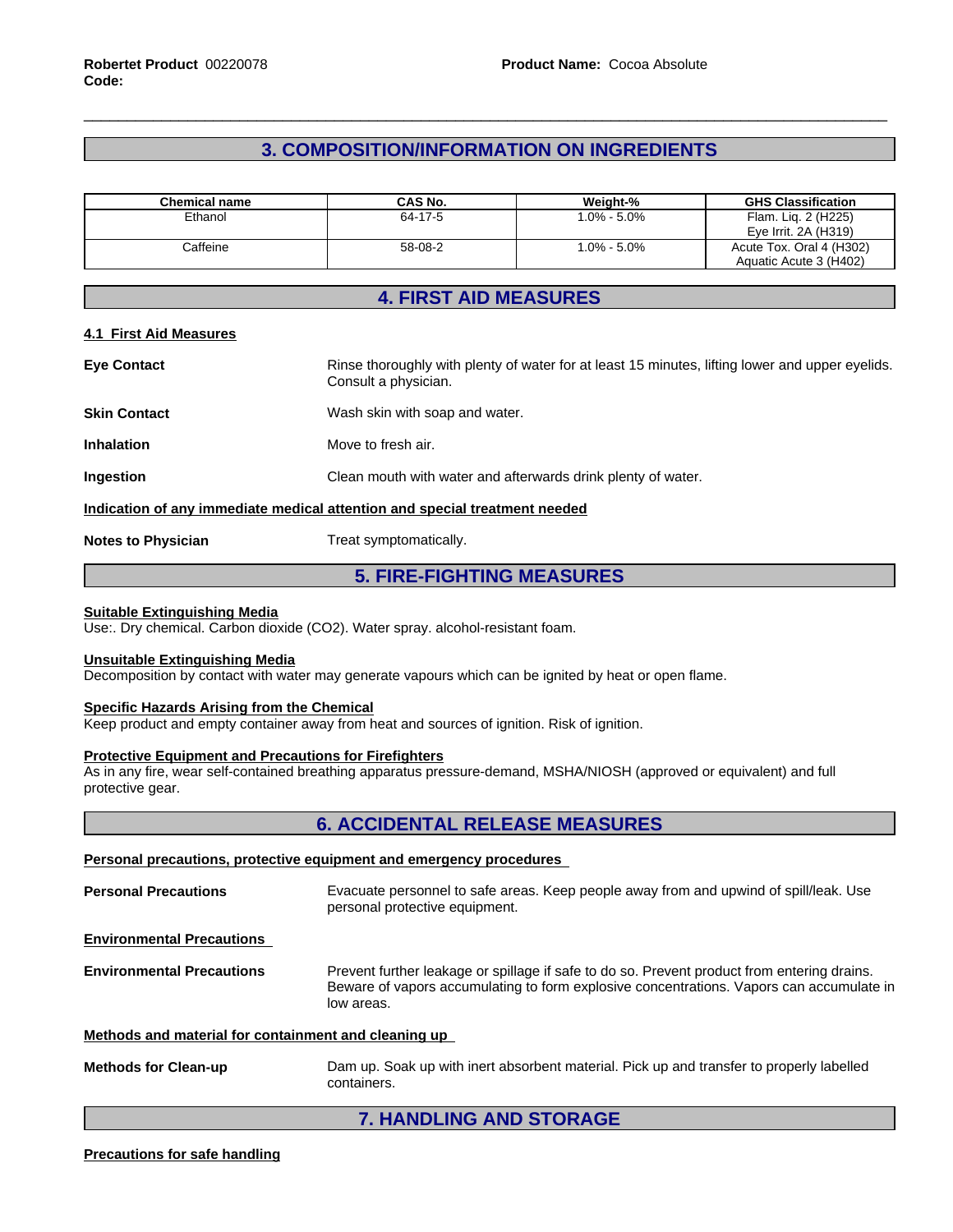Handling **Handling** Wear personal protective equipment. Use only in area provided with appropriate exhaust ventilation. Do not breathe vapours or spray mist. Use product only in closed system.

#### **Conditions for safe storage, including any incompatibilities**

**Storage** Keep containers tightly closed in a dry, cool and well-ventilated place. Keep away from open flames, hot surfaces and sources of ignition.

# **8. EXPOSURE CONTROLS/PERSONAL PROTECTION**

#### **Control parameters**

#### **Exposure Guidelines** .

| <b>Chemical name</b> | (TWA)<br>OSHA<br>PEL      | H TLV (TWA)<br><b>ACGII</b> | <b>ACGIH TLV (STEL)</b> | <b>California PE</b><br><b>(TWA)</b> |
|----------------------|---------------------------|-----------------------------|-------------------------|--------------------------------------|
| Ethanol              | 1000 PPM<br>MGM3.<br>1900 |                             | <b>PPM</b><br>1000      | 1000 PPM<br>I MGM3<br>1900           |
| $64-17$              |                           |                             |                         |                                      |

# **Appropriate engineering controls Engineering Controls** Ensure adequate ventilation, especially in confined areas. **Individual protection measures, such as personal protective equipment Eye/face Protection** Tight sealing safety goggles. **Skin and body protection** No special technical protective measures are necessary. **Respiratory Protection** If exposure limits are exceeded or irritation is experienced, NIOSH/MSHA approved respiratory protection should be worn. Positive-pressure supplied air respirators may be required for high airborne contaminant concentrations. Respiratory protection must be provided in accordance with current local regulations. **General Hygiene Considerations** When using, do not eat, drink or smoke. Regular cleaning of equipment, work area and clothing.

# **9. PHYSICAL AND CHEMICAL PROPERTIES**

#### **Information on basic physical and chemical properties**

| <b>Physical State:</b><br>Appearance:<br>Odor:<br><b>Odor Threshold:</b> | Viscous liquid<br>Brown red<br>Characteristic<br>No information available |                   |
|--------------------------------------------------------------------------|---------------------------------------------------------------------------|-------------------|
| Property                                                                 | Values                                                                    | Remarks/ - Method |
| рH                                                                       | Not Determined                                                            | None known        |
| <b>Melting Point / Melting Range</b>                                     | Not Determined                                                            | None known        |
| Boiling Point / Boiling Range (°C)                                       | >35                                                                       | None known        |
| <b>Flash Point:</b>                                                      | 76 °C / 169 °F                                                            | CC (closed cup)   |
| <b>Evaporation rate</b>                                                  | Not Determined                                                            | None known        |
| Flammability (solid, gas)                                                | Not Determined                                                            | None known        |
| Vapor Pressure (mm Hg @ 20°C):                                           | Not Determined                                                            | None known        |
| <b>Vapor Density</b>                                                     | Not Determined                                                            | None known        |
| <b>Relative density</b>                                                  | Not Determined                                                            |                   |
| Specific Gravity @ 20/20 °C:                                             | N/A                                                                       | <b>RTM-101</b>    |
| <b>Water Solubility:</b>                                                 | Not Determined                                                            | None known        |
| Solubility in other solvents                                             | Not Determined                                                            | None known        |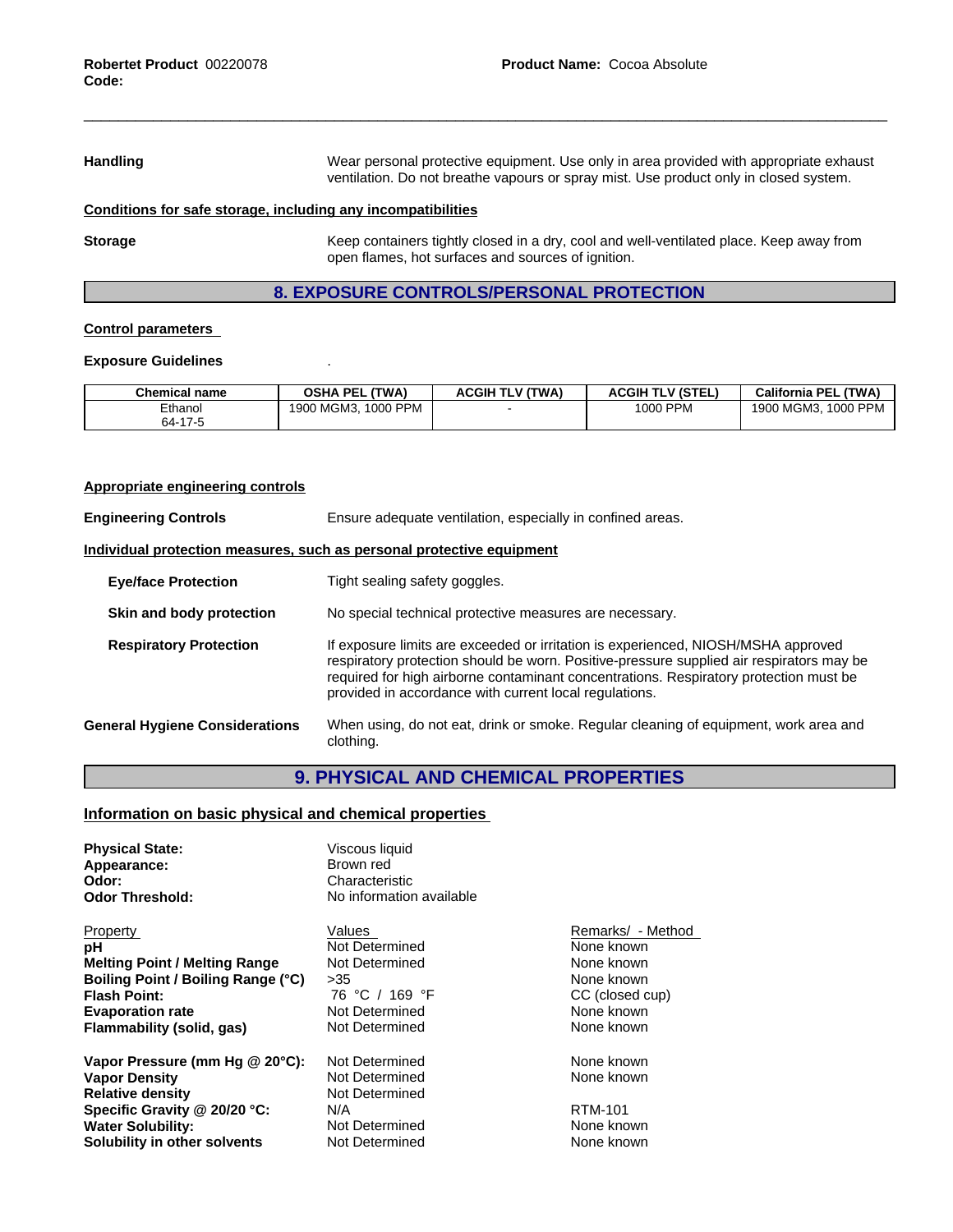| <b>Partition coefficient: n-octanol/waterNot Determined</b> |                                                      | None known |
|-------------------------------------------------------------|------------------------------------------------------|------------|
| <b>Autoignition Temperature</b>                             | Not Determined                                       | None known |
| <b>Decomposition temperature</b>                            | Not Determined                                       | None known |
| <b>Decomposition temperature</b>                            | Not Determined                                       | None known |
| <b>Viscosity</b>                                            | Not Determined                                       | None known |
| <b>Explosive Properties</b><br><b>Oxidizing Properties</b>  | No information available<br>No information available |            |

**Other information**

# **10. STABILITY AND REACTIVITY**

#### **Reactivity**

No dangerous reaction known under conditions of normal use. Keep away from oxidizing agents and strongly acid or alkaline materials.

**Chemical Stability** Stable under normal conditions. Hazardous polymerisation does not occur.

#### **Possibility of Hazardous Reactions**

None under normal processing.

#### **Conditions to Avoid**

Heating in air.

### **Incompatible Materials**

Strong oxidizing agents.

#### **Hazardous Decomposition Products**

None known based on information supplied.

**11. TOXICOLOGICAL INFORMATION**

#### **Information on likely routes of exposure**

**Product Information** Product does not present an acute toxicity hazard based on known information **Inhalation** No Data Available. **Eye Contact** No Data Available. **Skin Contact** No Data Available. **Ingestion** No Data Available.

| Chemical<br>name | ACGIH | ᅀᆷᅎ<br><b>IARC</b> | NTP    | $\sim$ $\sim$<br>. .<br>והכי |  |
|------------------|-------|--------------------|--------|------------------------------|--|
| Ethanol          |       |                    | Listed |                              |  |
| $ 64-17-5$       |       |                    |        |                              |  |

#### **Numerical measures of toxicity - Product Information**

**The following values are calculated based on chapter 3.1 of the GHS document** .

**Oral LD50**  $>5000$  mg/kg

**12. ECOLOGICAL INFORMATION**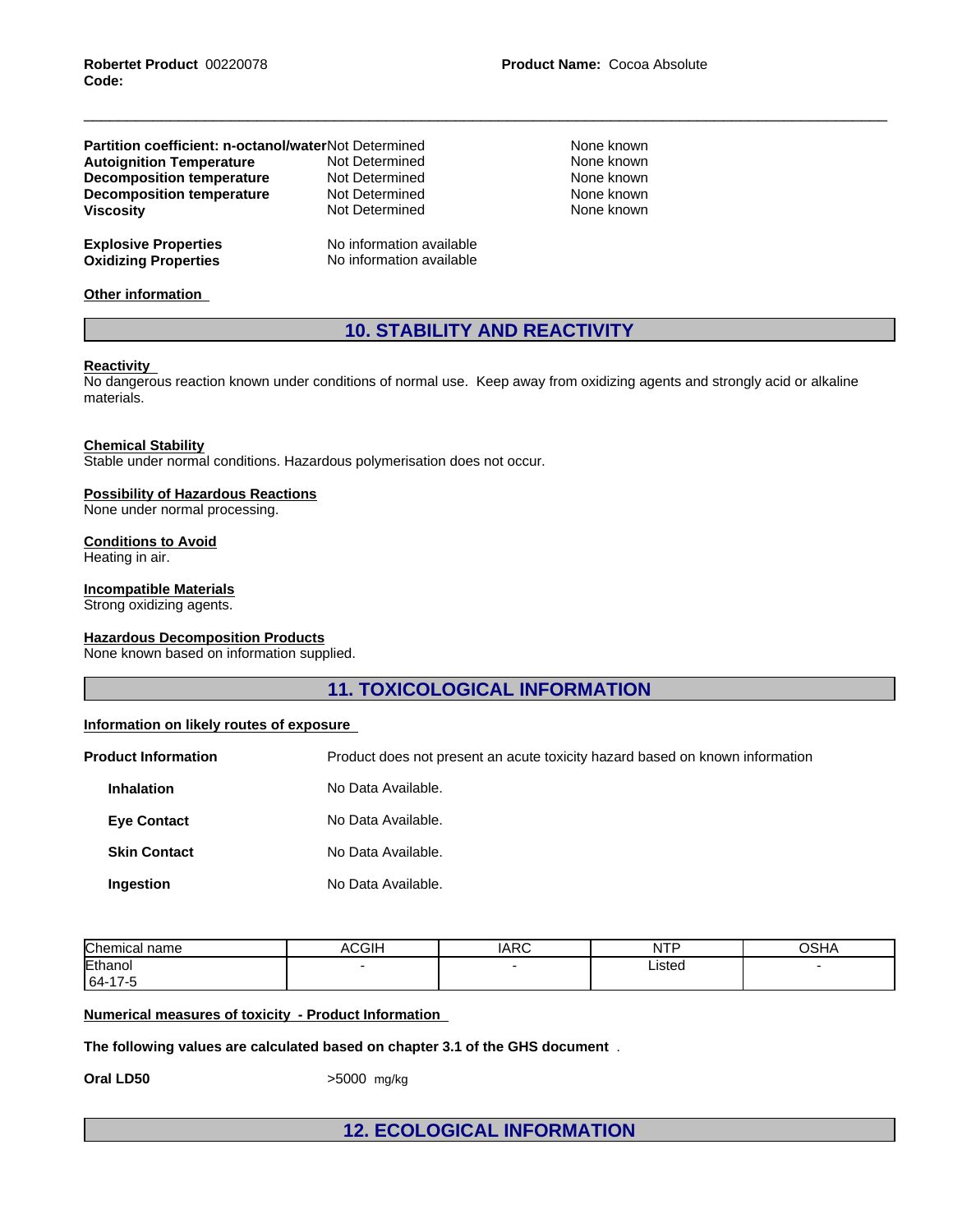# **Ecotoxicity**

None known.

#### **Persistence/Degradability** No information available.

# **Bioaccumulation/ Accumulation**

No information available.

### **Other adverse effects**

No information available

# **13. DISPOSAL CONSIDERATIONS**

| Waste treatment methods       |                                                                                   |
|-------------------------------|-----------------------------------------------------------------------------------|
| <b>Waste Disposal Method</b>  | Dispose of in accordance with local regulations.                                  |
| <b>Contaminated Packaging</b> | Empty containers should be taken for local recycling, recovery or waste disposal. |

# **14. TRANSPORT INFORMATION**

| <b>DOT</b>       | Not regulated |
|------------------|---------------|
| <b>IMDG/IMO</b>  | Not regulated |
| <b>IATA/ICAO</b> | Not regulated |

# **15. REGULATORY INFORMATION**

# **USA**

# **Federal Regulations**

### **SARA 313**

Section 313 of Title III of the Superfund Amendments and Reauthorization Act of 1986 (SARA). This product does not contain any chemicals which are subject to the reporting requirements of the Act and Title 40 of the Code of Federal Regulations, Part 372

# **State Regulations**

**California Proposition 65** This product does not contain any Proposition 65 chemicals

# **16. OTHER INFORMATION**

**Disclaimer**

The information provided on this SDS is correct to the best of our knowledge, information and belief at the date of its **publication. The information given isdesigned only as a guide for safe handling, use, processing, storage,**